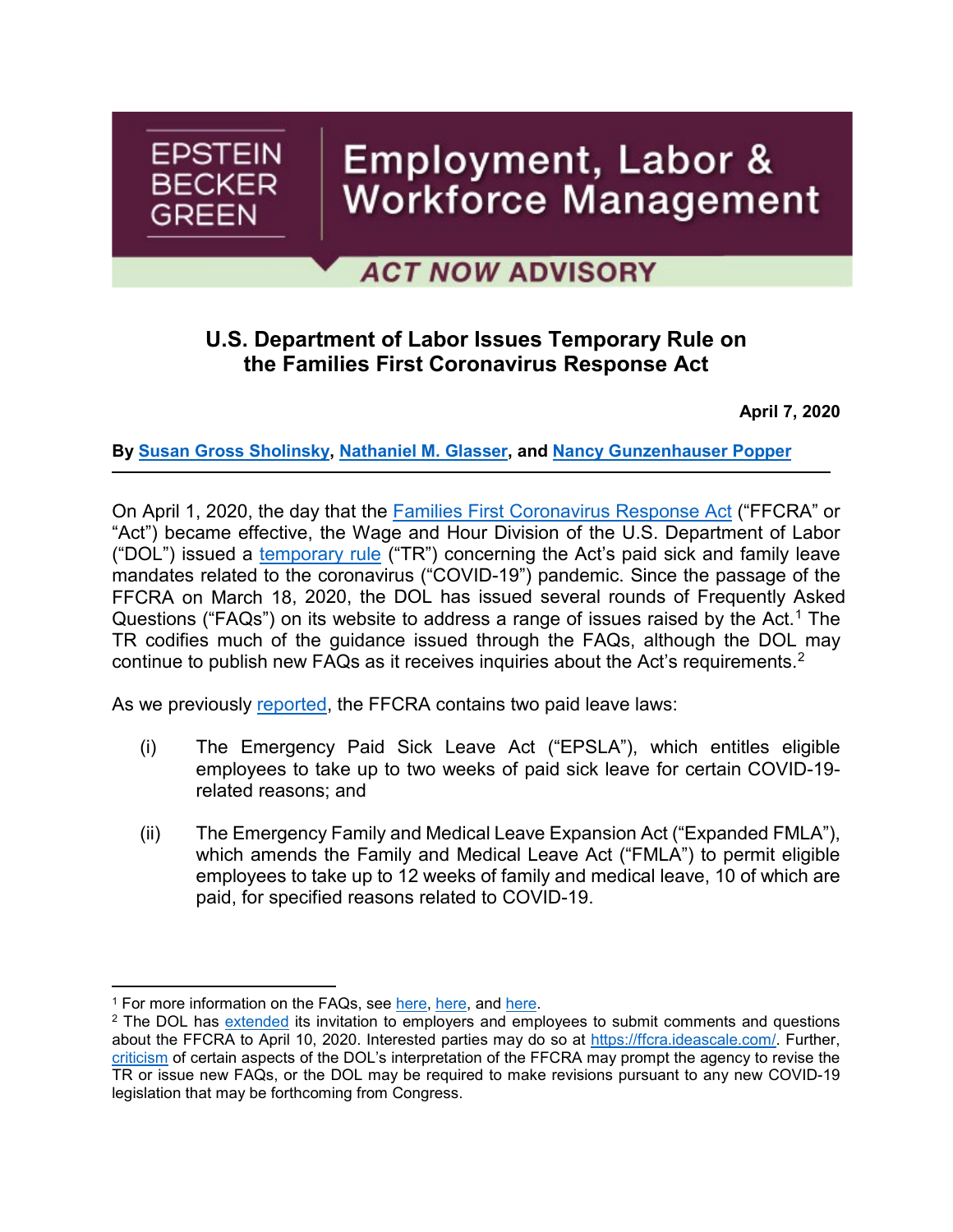### **Temporary Rule: Table of Contents**

(*Clicking on a link will take you to that specific section*.)

- **I. [Covered Private Employers \[§ 826.40\(a\)\]](#page-1-0)**
- **II. [Exemptions for Health Care Providers, Emergency Responders, and](#page-2-0)  [Small Businesses \[§ 826.30\(c\), § 826.40\(b\)\]](#page-2-0)**
- **III. [Covered Employees Under the FFCRA \[§ 826.30\(a\), \(b\)\]](#page-4-0)**
- **IV. [Uses for EPSLA Leave \[§](#page-4-1) 826.20(a)]**
- **V. [Use of Expanded FMLA Leave \[§ 826.20\(b\)\]](#page-7-0)**
- **VI. [Telework \[§ 826.10\]](#page-7-1)**
- **VII. [Amount of Paid Sick Leave \[§ 826.21\]](#page-7-2)**
- **VIII. [Amount of Pay for Paid Sick Leave \[§ 826.22\]](#page-8-0)**
- **IX. [Amount of Expanded Family and Medical Leave \[§ 826.23\]](#page-9-0)**
- **X. [Amount of Pay for Expanded Family and Medical Leave \[§](#page-9-1) 826.24]**
- **XI. [Intermittent Leave \[§ 826.50\]](#page-10-0)**
- **XII. Intersection of [EPSLA, Expanded FMLA Leave, and Traditional FMLA](#page-10-1)  [When Leave Is Taken for Child Care \[§](#page-10-1) 826.60(a), § 826.70]**
- **XIII. [Sequencing of EPSLA and Expanded FMLA Leave \[§](#page-11-0) 826.60(b)]**
- **XIV. [Intersection of EPSLA, Expanded FMLA,](#page-12-0) and Employer-Provided Leave [\[§ 826.70\(f\)\]](#page-12-0)**
- **XV. [Employer Notice of Employees' Rights \[§](#page-12-1) 826.80]**
- **XVI. [Employee Notice of Need for Leave \[§](#page-12-2) 826.90, § 826.100]**
- **XVII. [Health Care Coverage \[§](#page-13-0) 826.110]**
- **XVIII. [Multiemployer Plans \[§](#page-14-0) 826.120]**
- **XIX. [Return to Work \[§](#page-14-1) 826.130]**
- **XX. [Expiration of Leave Entitlement \[§ 826.160\(d\),\(e\),\(f\)\]](#page-15-0)**
- **XXI. [Recordkeeping \[§](#page-16-0) 826.140]**
- **XXII. [Prohibited Acts and Enforcement](#page-16-1) [§ 826.150, § 826.151]**

### <span id="page-1-0"></span>**I. Covered Private Employers [§ 826.40(a)]**

With some important exemptions (discussed below), the Act applies to private employers with fewer than 500 employees in the United States. To determine whether an employer meets this threshold number of employees (or exceeds it and, therefore, is not covered by the FFCRA), the TR instructs employers to include the following workers when counting their workforce:

- all full-time and part-time employees employed within the United States (including the District of Columbia and U.S. territories) "*at the time the Employee would take leave*," regardless of how long the employees have been employed by the employer;
- any employees on leave of any kind; and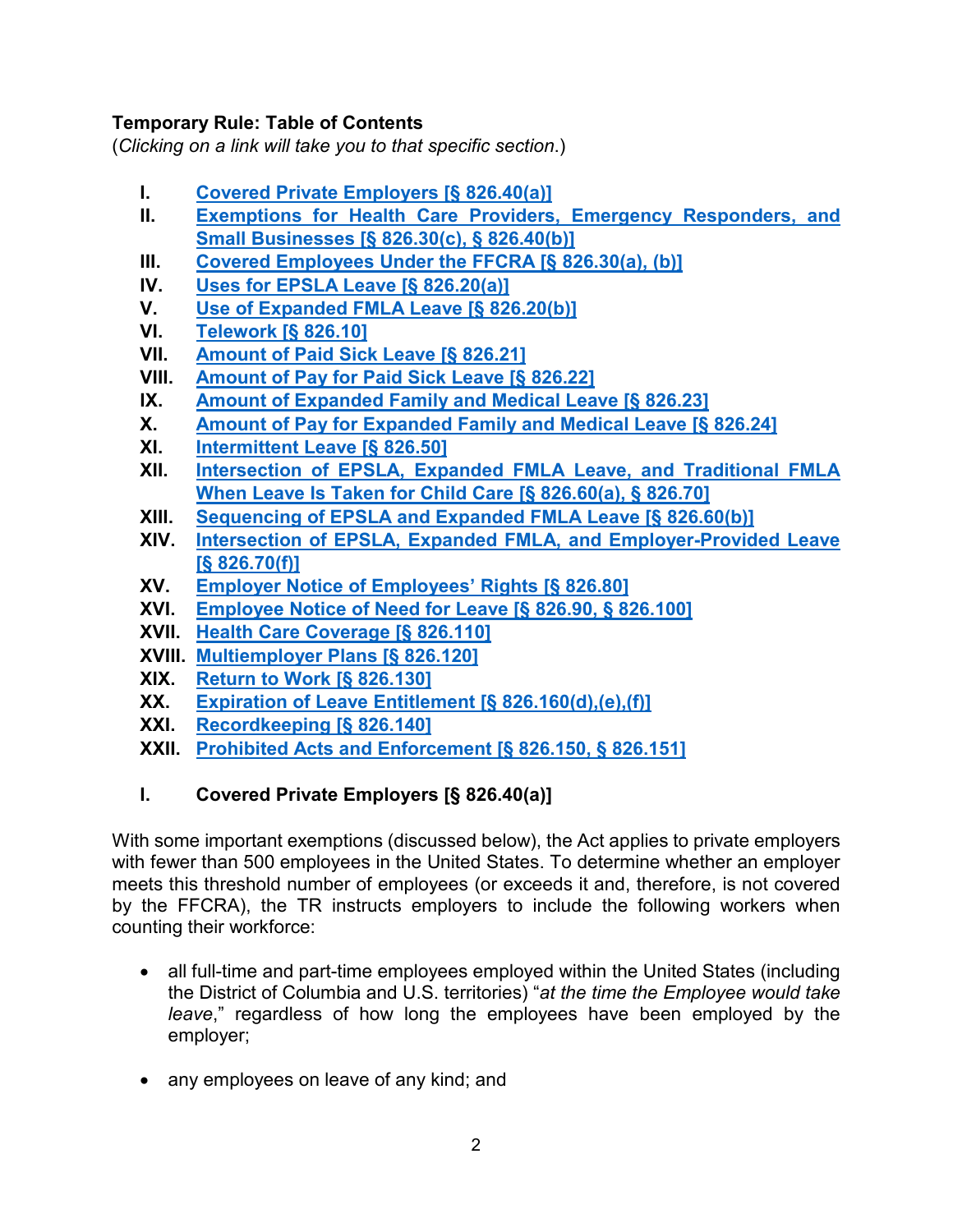• all common employees of [joint employers](https://www.dol.gov/agencies/whd/flsa/2020-joint-employment/fact-sheet) under the Fair Labor Standards Act ("FLSA") (including temporary workers of placement agencies) or of [integrated](https://uscode.house.gov/view.xhtml?path=/prelim@title29/chapter28&edition=prelim)  [employers](https://uscode.house.gov/view.xhtml?path=/prelim@title29/chapter28&edition=prelim) under the FMLA.

Typically, a corporation (including its separate establishments or divisions) is considered a single employer and all of its employees must be counted together. However, where one corporation merely has an ownership interest in another corporation, the two corporations are separate employers unless they satisfy the joint-employer test noted above.

In counting employees, employers should *not* include:

- independent contractors, or
- workers who have been laid off or furloughed and have not subsequently been rehired.

The mandate that an employer determine its workforce as of the date an employee's leave would start is important, as it may require employers that are close to the "fewer than 500 employees" threshold to recount their employees each time an employee requests FFCRA leave. Consider this example: Company XYZ had 525 employees last week (and, thus, was not covered by the FFCRA), but yesterday, it implemented a reduction in force that reduced its employee count to 475 employees, and today, an employee requests an EPSLA leave, which is to start immediately. The company was not covered by the FFCRA last week but is now subject to the Act because it will have fewer than 500 employees when the employee will start the leave.

### <span id="page-2-0"></span>**II. Exemptions for Health Care Providers, Emergency Responders, and Small Businesses [§ 826.30(c), § 826.40(b)]**

Employers of health care providers<sup>[3](#page-2-1)</sup> or emergency responders<sup>[4](#page-2-2)</sup> may elect to exclude otherwise qualified employees from eligibility for the paid sick leave and expanded family

<span id="page-2-1"></span>l <sup>3</sup> For purposes of the exclusion or exemption, the TR broadly defines "health care provider," e.g., "anyone employed at any doctor's office, hospital, health care center, clinic, post-secondary educational institution offering health care instruction, medical school, local health department or agency, nursing facility, retirement facility, nursing home, home health care provider, any facility that performs laboratory or medical testing, pharmacy, or any similar institution, Employer, or entity ... [as well as] any individual employed by an entity that contracts with any of these institutions described above to provide services or to maintain the operation of the facility where that individual's services support the operation of the facility. This also includes anyone employed by any entity that provides medical services, produces medical products, or is otherwise involved in the making of COVID-19 related medical equipment, tests, drugs, vaccines, diagnostic vehicles, or treatments."

<span id="page-2-2"></span><sup>4</sup> For the purposes of this exclusion/exemption, the TR defines an "emergency responder" as "anyone necessary for the provision of transport, care, healthcare, comfort and nutrition of such patients, or others needed for the response to COVID-19, e.g., military or national guard, law enforcement officers, correctional institution personnel, fire fighters, emergency medical services personnel, physicians, nurses, public health personnel, emergency medical technicians, paramedics, emergency management personnel, 911 operators, child welfare workers and service providers, public works personnel, and persons with skills or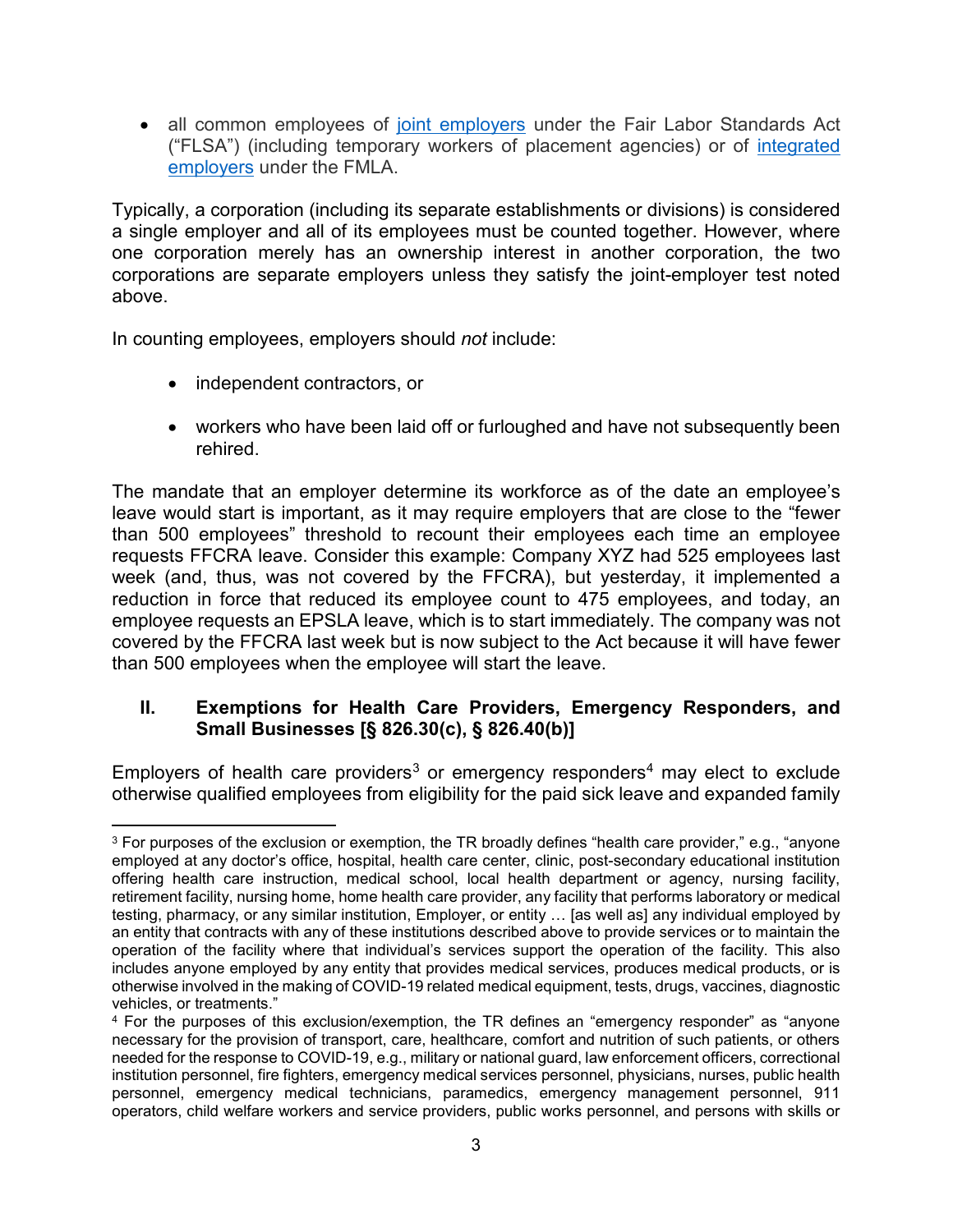and medical leave provided under the Act. While admonishing employers to be "judicious" when using these definitions to exempt employees from the Act's coverage, the DOL has defined the terms broadly. For instance, the term "health care provider" is not limited to diagnosing medical professionals, but includes any individual capable of providing health care services necessary to combat the COVID-19 public health emergency. An employer's exercise of this option, however, does not impact an employee's earned or accrued sick, paid time off ("PTO"), or other employer-provided leave (or leave established by state or local law) and does not prevent the individuals from taking such leave in accordance with established policies.<sup>[5](#page-3-0)</sup>

The FFCRA also permits small businesses (including religious entities and nonprofits) with fewer than 50 employees to apply for a waiver on the grounds that compliance would jeopardize the employer's viability. The small business waiver is only applicable for leave due to school closings or child care unavailability (under both the EPSLA and the Expanded FMLA). The TR makes clear that such businesses may qualify for a waiver of the requirement to provide leave due to school closings or child care unavailability if "an authorized officer of the business has determined" that:

- the leave requested would result in the small business's "expenses and financial obligations exceeding available business revenues and cause the small business to cease operating at a minimal capacity";
- the absence of the employee(s) requesting such leave "would entail a substantial risk to the financial health or operational capabilities of the business because of their specialized skills, knowledge of the business, or responsibilities"; or
- the business lacks "sufficient workers who are able, willing, and qualified, and who will be available at the time and place needed, to perform the labor or services" currently being provided by the employee(s) requesting such leave, and these services are needed for the small business "to operate at a minimal capacity."

While employers should document this determination, the TR does *not* require employers to submit such documentation to the DOL. Rather, an employer should retain the records in its files. Accordingly, the DOL effectively allows small employers to implement such exemptions—without first applying for a waiver— if they can justify the decision to do so on any of the above criteria.

#### *Note: Regardless of whether a small employer exempts one or more employees, the employer is still required to post a notice of employees' rights under the FFCRA (discussed below).*

 $\overline{\phantom{a}}$ training in operating specialized equipment or other skills needed to provide aid in a declared emergency…."

<span id="page-3-0"></span><sup>5</sup> The Act also provides that the Secretary of Labor has the authority to exclude by rulemaking "certain health care providers and emergency responders," but the Secretary of Labor has not exercised this authority in the TR. Rather, individual exclusion decisions are left to the discretion of employers.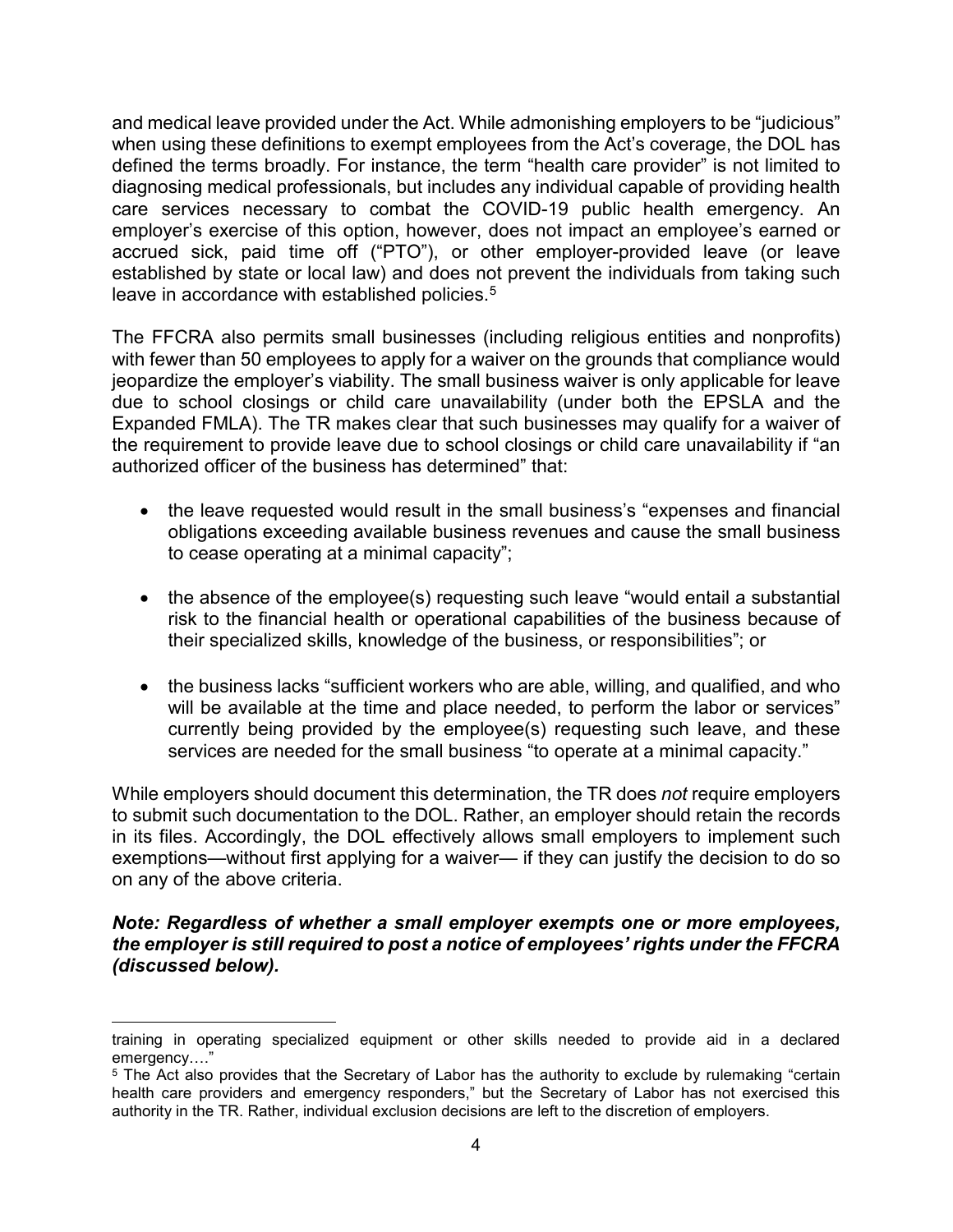### <span id="page-4-0"></span>**III. Covered Employees Under the FFCRA [§ 826.30(a), (b)]**

Otherwise-qualified employees are eligible for EPSLA leave regardless of how long they have worked for their employer. However, to be eligible for Expanded FMLA leave, the employee:

- must have been employed by the employer for at least 30 calendar days prior to the day the employee's leave would begin, or
- was laid off or otherwise terminated on or after March 1, 2020, and rehired by the employer on or before December 31, 2020, provided that the employee had been on the employer's payroll for at least 30 of the 60 calendar days prior to the layoff or termination date.

The TR reiterates that otherwise-qualified employees who meet either of these criteria are eligible for Expanded FMLA leave even if they do not satisfy any of the other requirements for a traditional FMLA leave of absence, such as having been employed for 12 months and having worked for at least 1,250 hours.

### <span id="page-4-1"></span>**IV. Uses for EPSLA Leave [§ 826.20(a)]**

The FFCRA permits an employee of a covered employer to take paid sick leave between April 1, 2020, and December 31, 2020, for any of the following reasons:

#### **1. The employee is subject to a federal, state, or local quarantine or isolation order related to COVID-19.**

- a. The TR clarifies that, for the purposes of the EPSLA, "a quarantine or isolation order includes quarantine, isolation, containment, shelter-in-place, or stay-at-home orders issued by any Federal, State, or local government authority that cause the Employee to be unable to work even though his or her Employer has work that the Employee could perform but for the order. This also includes when a Federal, State, or local government authority has advised categories of citizens (e.g., of certain age ranges or of certain medical conditions) to shelter in place, stay at home, isolate, or quarantine, causing those categories of Employees to be unable to work even though their Employers have work for them."
- b. The TR states that the employee must be able to work (including telework) "but for" being required to comply with a quarantine or isolation order. For example, if a police officer cannot work because she is quarantined on a cruise ship, the quarantine order is the "but for" cause of the police officer's inability to work, and the officer would be entitled to leave for this purpose.
- c. An employee is not able to work if the employer does not have work for the employee to perform, notwithstanding that the reason for the lack of work is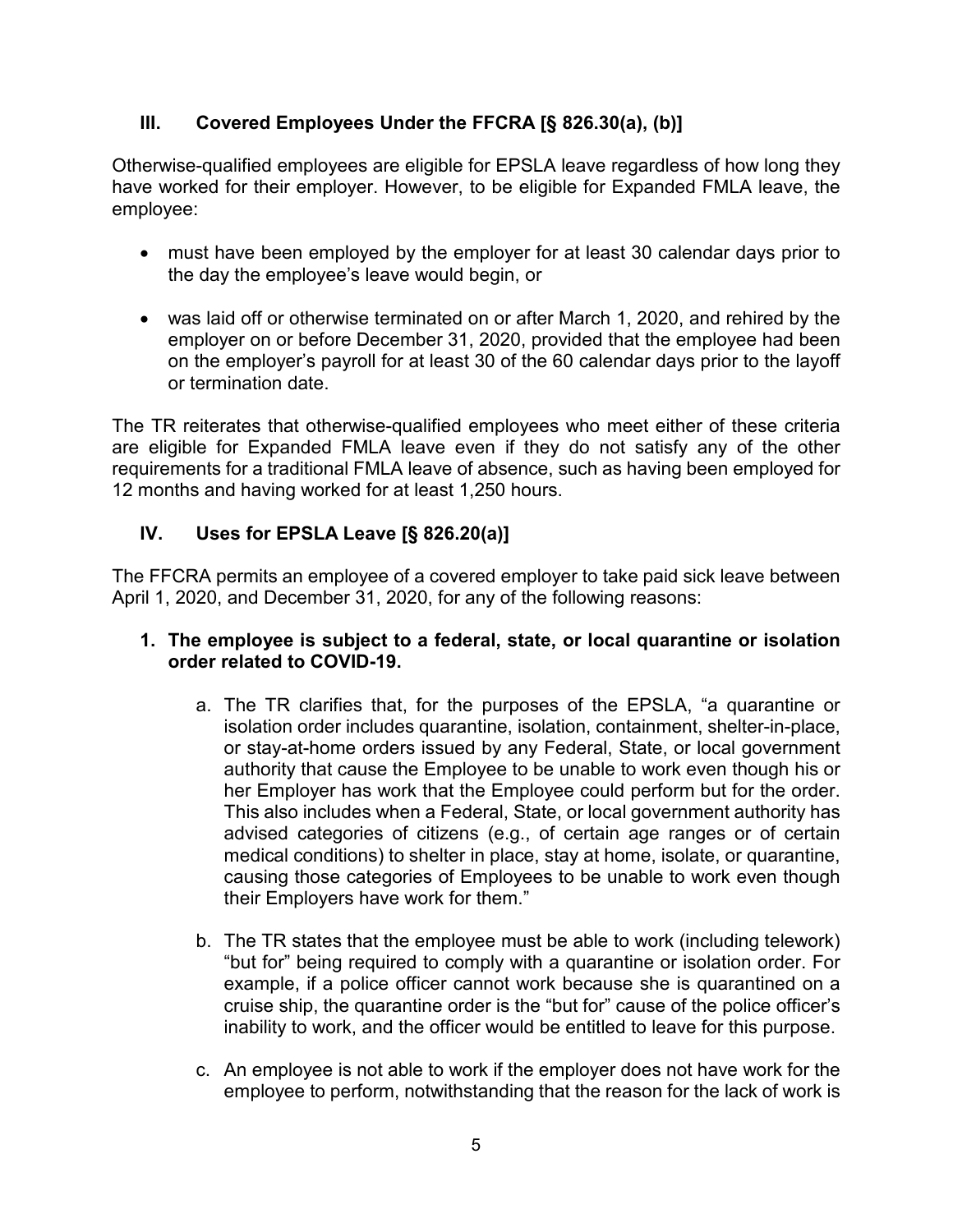related to the COVID-19 crisis, such as a decline in business resulting from a locality-wide stay-at-home order (because, according to the TR, such an order is not personal to the employee). In other words, a furloughed employee is not eligible for EPSLA leave if the employer does not have work for the employee to perform.

#### **2. The employee has been advised by a health care provider to self-quarantine due to concerns related to COVID-19.**

- a. Under the TR, the health care provider must believe that the employee has or may have COVID-19, or that the employee is particularly vulnerable to COVID-19, and by following this advice to self-quarantine, the employee is unable to work, either at the workplace or via telework.
- b. For purposes of this provision, the term "health care provider" has the same meaning as in 29 C.F.R. § 825.102.

#### 3. **The employee is experiencing symptoms of COVID-19 and seeking a medical diagnosis from a health care provider**.

- a. According to the TR, an employee may be eligible for paid sick leave under this provision if the employee is experiencing any of the following symptoms: (i) fever, (ii) dry cough, (iii) shortness of breath, or (iv) any other COVID-19 symptoms identified by the U.S. Centers for Disease Control and Prevention ("CDC"). [6](#page-5-0)
- b. EPLSA leave taken for this reason is limited to the time the employee is unable to work because the employee is taking steps to obtain a medical diagnosis, such as making, waiting for, or attending an appointment for a test for COVID-19.
- c. Note: The TR states that an employee is not eligible for leave while waiting for test results if the employee is able to telework, but it does not specifically address whether time spent waiting for results is covered when the employee is unable to telework due to symptoms but has not yet been advised not to work by a health care provider (e.g., where the employee took a diagnostic test at a drive-through testing facility) or because the employee must be physically present at the worksite to work, but cannot be present while waiting for results. In such situations, an employer may want to permit an employee awaiting test results to take sick leave. An employer also may want to allow an employee to take sick leave where the employee

<span id="page-5-0"></span> $\overline{\phantom{a}}$ <sup>6</sup> The CDC currently identifies emergency warning signs requiring immediate medical attention as (i) trouble breathing, (ii) persistent pain or pressure in the chest, (iii) new confusion or inability to arouse, and (iv)<br>bluish lips or face. See "Symptoms of Coronavirus," CDC, available at bluish lips or face. *See* "Symptoms of Coronavirus," CDC, *available at* <https://www.cdc.gov/coronavirus/2019-ncov/symptoms-testing/symptoms.html> (last accessed Apr. 5, 2020).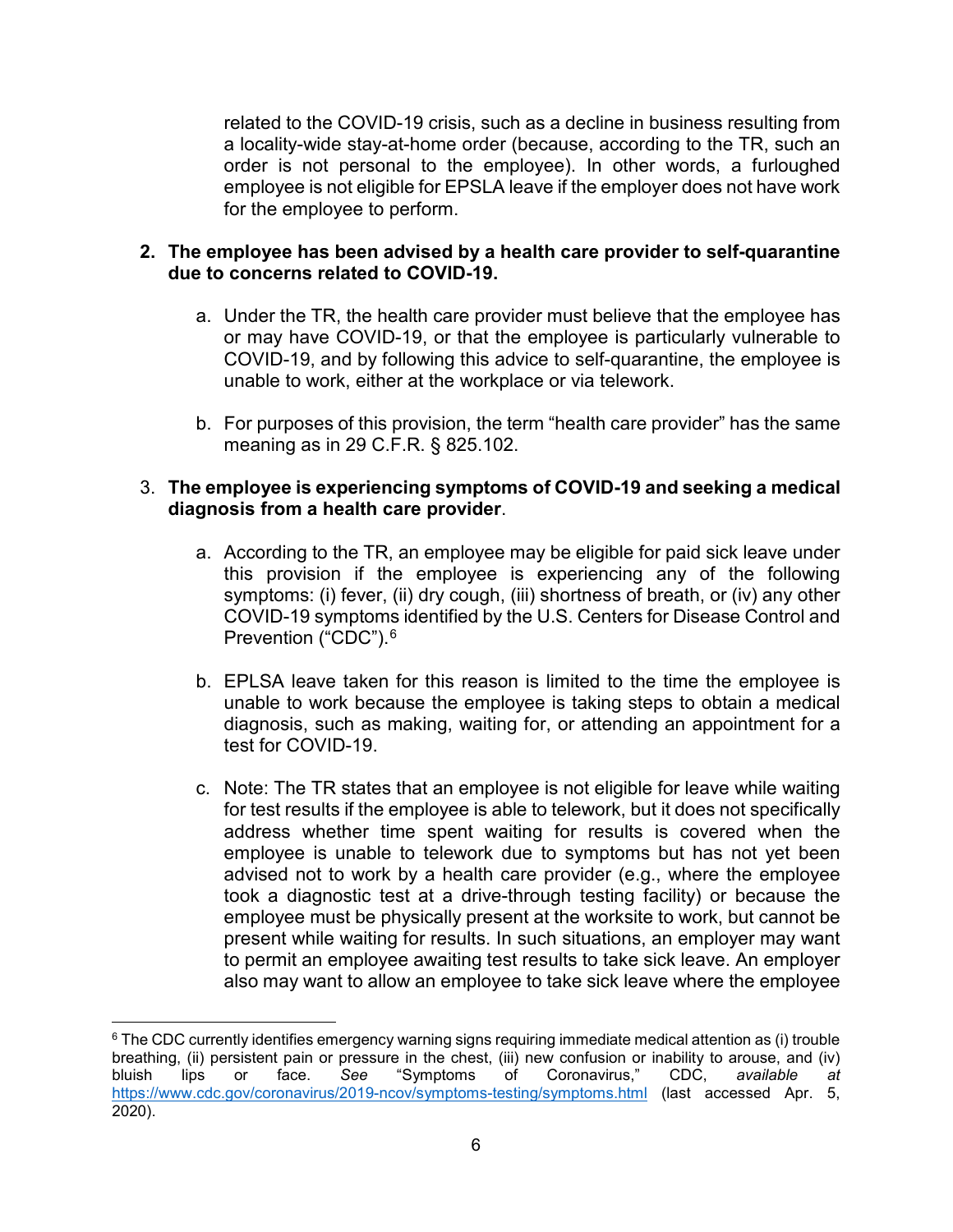normally teleworks, if the employee is symptomatic and awaiting test results.

#### **4. The employee is caring for an individual who is subject to a quarantine or isolation order or is seeking a medical diagnosis.**

- a. The TR defines "individual" as someone with whom the employee has a "personal relationship—specifically, (i) an immediate family member, (ii) a person who regularly resides in the employee's home (i.e., roommate), or (iii) "a similar person with whom the Employee has a relationship that creates an expectation that the Employee would care for the person if he or she were quarantined or self-quarantined."
- b. An employee may not take EPSLA leave unless, "but for a need to care for an individual," the employee would be able to work, either at the workplace or by telework. Again, though not addressed by the TR, an employer should not assume that an employee in this situation is able to telework because he or she normally works remotely.
- c. An employee caring for an individual is ineligible for EPLSA if his or her employer does not have work for the employee.

#### 5. **The employee is caring for his or her son or daughter whose school or place of care has been temporarily closed, whether by order of a State or local authority or at the decision of the individual school or place of care, or the child's care provider is unavailable, for reasons related to COVID-19**.

- a. The TR clarifies that a "son or daughter" means both a child under 18 years of age and a child age 18 or older who is incapable of self-care because of a mental or physical disability.
- b. Under the TR, an employee is eligible for leave under this provisions only if:
	- i. but for a need to care for the child, the employee would be able to work at the workplace or telework (here, too, an employer should make this determination on the specific facts of the situation, even if the employee normally teleworks);
	- ii. the employee's employer has work for the employee to perform; and
	- iii. "no other suitable person is available" to care for the child.
- 6. **The employee has a condition that is substantially similar to COVID-19, as specified by the Secretary of Health and Human Services, in consultation with the Secretary of the Treasury and the Secretary of Labor.**
	- a. The TR provides no new guidance on leave for this reason.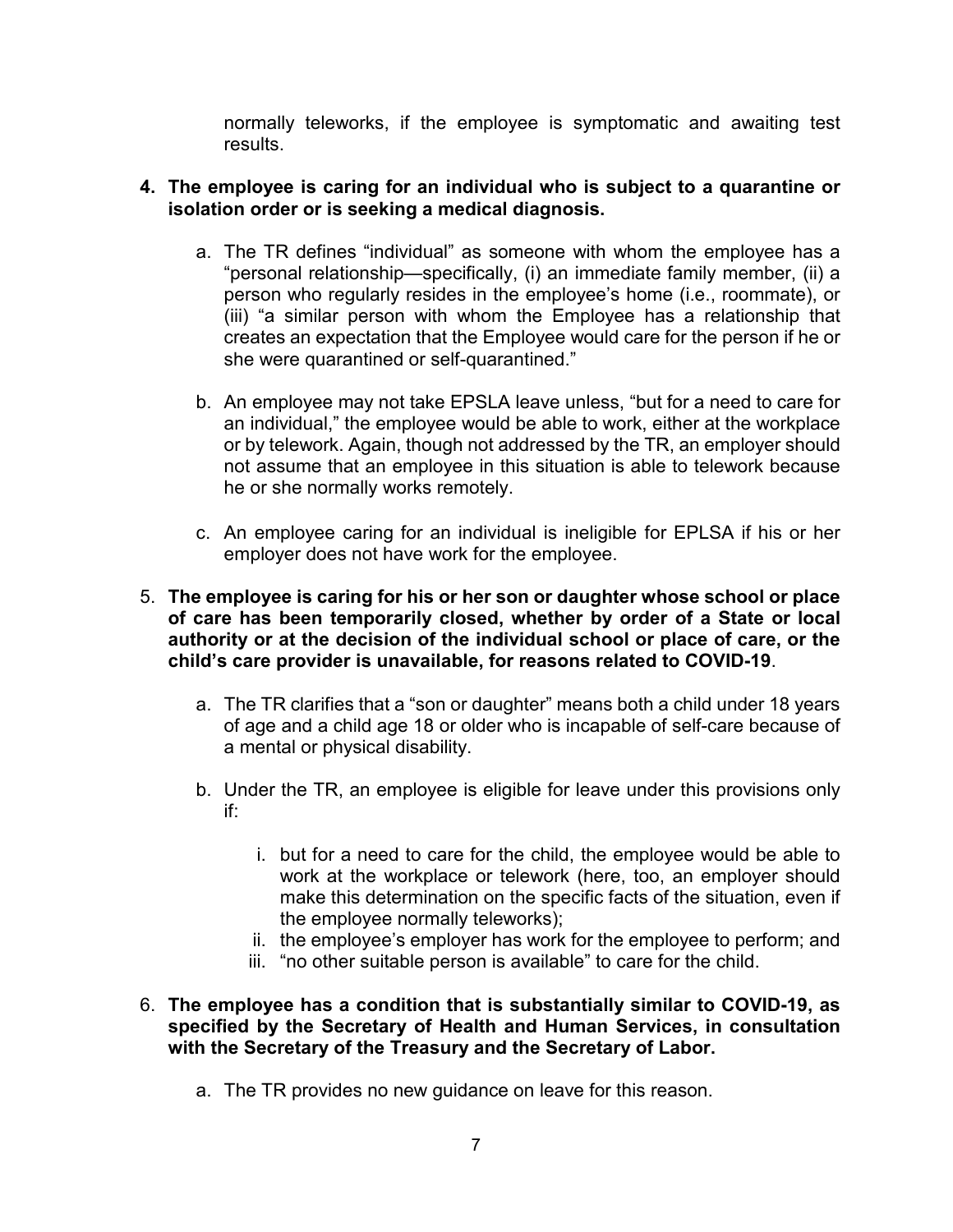# <span id="page-7-0"></span>**V. Use of Expanded FMLA Leave [§ 826.20(b)]**

The FFCRA allows Expanded FMLA leave for eligible employees only when (i) an employee is unable to work because the employee must care for his or her son or daughter whose school or place of care is closed or whose child care provider is unavailable due to reasons related to COVID-19, and (ii) the employee cannot work onsite or through telework. The TR imposes the same restrictions on Expanded FMLA leave as described above with respect to EPSLA leave for child care reasons, e.g., no other suitable person is available to care for the child.

### <span id="page-7-1"></span>**VI. Telework [§ 826.10]**

The TR explains than an employee is deemed able to telework when:

- the employer has work for the employee,
- the employer permits the employee to work from the employee's location, and
- there are no extenuating circumstances (such as a power outage or loss of internet service) that prevent the employee from performing that work.

Telework is work for which wages must be paid as required by applicable law, and it may not be compensated as paid leave under the EPSLA or the Expanded FMLA. Under the TR, the DOL's "continuous workday" guidance—i.e., that all time between performance of the first and last principal activities is compensable work time—will not be applied to telework under the FFCRA so as not to "undermine the very flexibility in teleworking arrangements that are critical to the FFCRA framework."

Accordingly, an employer allowing employees such telework flexibility during the COVID-19 pandemic is not required to count as hours worked all time between the first and last principal activity performed by an employee teleworking. Rather, employees who are teleworking for COVID-19-related reasons must be compensated for all hours actually worked and for hours that the employer knew or should have known the employee was working. Employees who are teleworking for COVID-19-related reasons must always record all hours actually worked, including overtime.

### <span id="page-7-2"></span>**VII. Amount of Paid Sick Leave [§ 826.21]**

Under the FFCRA, a full-time employee is entitled to up to 80 hours of paid sick leave. An employee is considered to be a full-time employee if he or she is normally scheduled to work at least 40 hours each workweek.

The TR clarifies that an employee who does not have a normal weekly schedule is considered to be a full-time employee if the average number of hours per workweek that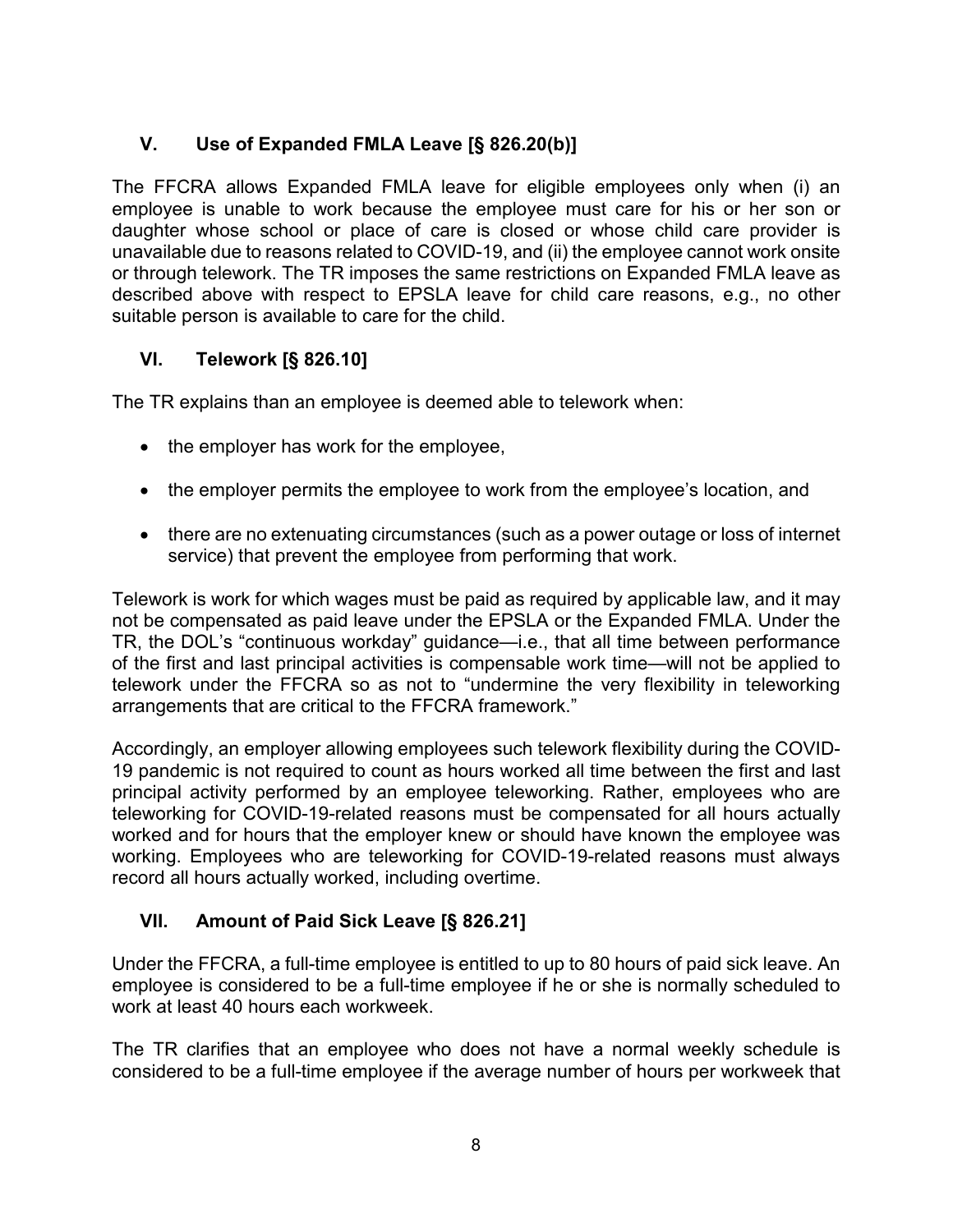the employee was scheduled to work, including hours for which the employee took leave of any type, is at least 40 hours per workweek over a period of time that is the lesser of:

- the six-month period ending on the date on which the employee takes EPSLA leave, or
- the entire period of the employee's employment.

An employee who does not satisfy the requirements of "full-time" as set forth above is deemed a part-time employee. A part-time employee with a normal weekly schedule is entitled to up to the number of hours of paid sick leave equal to the number of hours that the employee is normally scheduled to work over two workweeks.

If the part-time employee lacks a normal weekly schedule, the number of hours of paid sick leave to which the employee is entitled is calculated as follows:

- **If employed for at least six months:** the part-time employee is entitled to up to the number of hours of paid sick leave equal to 14 times the average number of hours that the employee was scheduled to work each calendar day over the sixmonth period ending on the date on which the employee takes the leave, including any hours for which the employee took leave of any type. An employer may also use twice the number of hours that an employee was scheduled to work per workweek.
- **If employed for fewer than six months:** the part-time employee is entitled to up to the number of hours of paid sick leave equal to 14 times the number of hours the employee and the employer agreed to at the time of hiring that the employee would work, on average, each calendar day. If there is no such agreement, the employee is entitled to up to the number of hours of paid sick leave equal to 14 times the average number of hours per calendar day that the employee was scheduled to work over the entire period of employment, including hours for which the employee took leave of any type.

### <span id="page-8-0"></span>**VIII. Amount of Pay for Paid Sick Leave [§ 826.22]**

The TR reiterates that for each hour of paid EPSLA leave taken for reasons  $(1) - (3)$ (discussed above), an employee must be paid the higher of:

- the employee's average regular rate (as computed under the TR's guidelines), or
- the federal, state, or local minimum wage to which the employee is entitled.

For leave taken pursuant to reasons  $(4) - (6)$ , employees must receive two-thirds of the amount described above.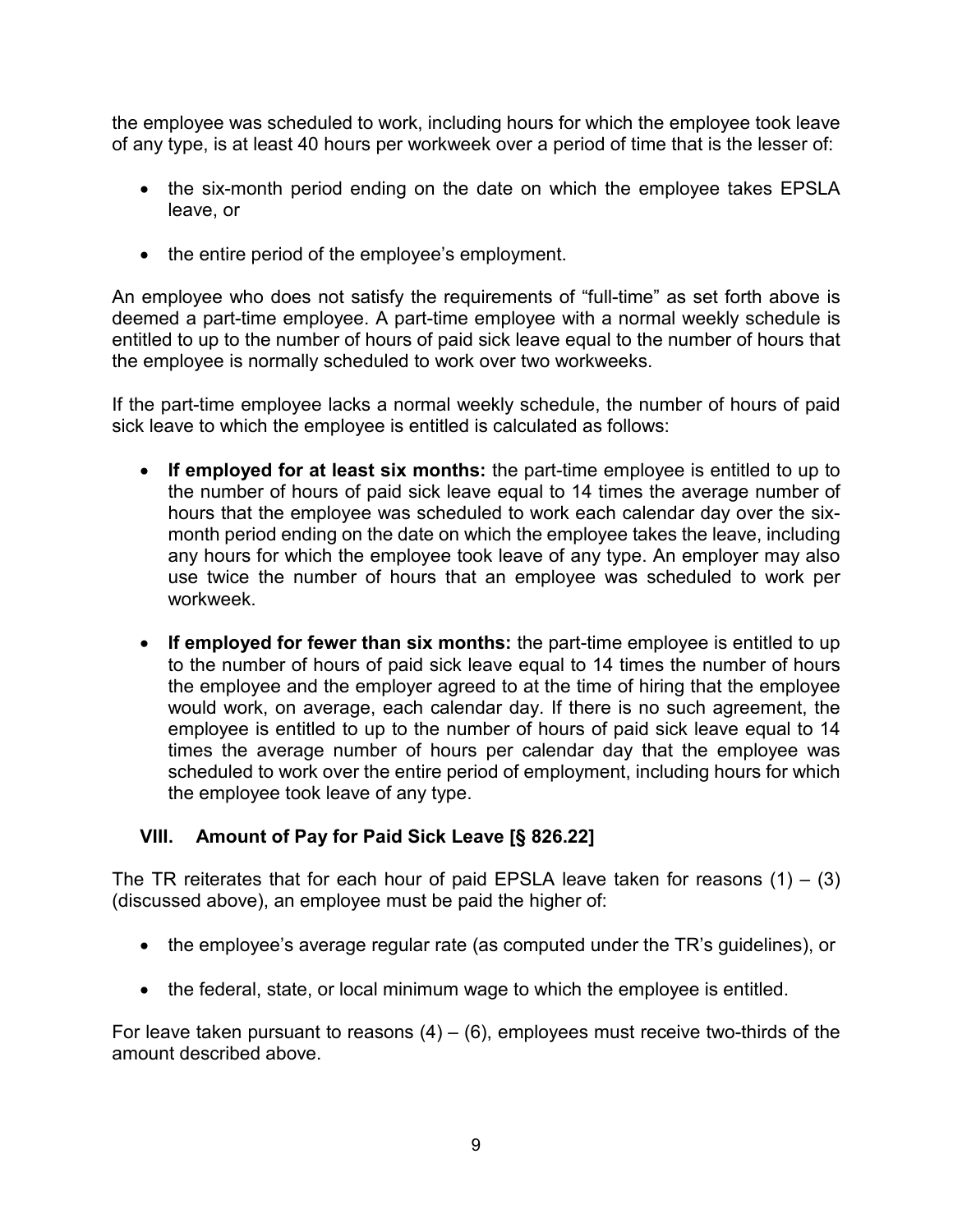The TR also confirms the caps on EPSLA leave pay, i.e., \$511 per day and \$5,110 in the aggregate per employee when leave is taken for reasons  $(1) - (3)$ , and \$200 per day and  $$2,000$  in the aggregate per employee when leave is taken for reasons (4) – (6).

# <span id="page-9-0"></span>**IX. Amount of Expanded Family and Medical Leave [§ 826.23]**

The TR reiterates that an employee is entitled to a total of 12 weeks of FMLA leave. Thus, as discussed more fully below, any leave taken as Expanded FMLA leave counts towards the 12-week maximum.

# <span id="page-9-1"></span>**X. Amount of Pay for Expanded Family and Medical Leave [§ 826.24]**

After an employee's initial two weeks of Expanded FMLA leave, the employer must pay the employee two-thirds of the employee's average regular rate times the employee's "scheduled number of hours" for each day such leave is taken. The cap on payment for this leave is \$200 per day and \$10,000 in the aggregate per eligible employee when the employee takes the leave for up to 10 weeks after the initial, unpaid two-week period.

The "scheduled number of hours" is determined as follows:

- **If the employee has a normal work schedule:** the number of hours the employee is normally scheduled to work on that workday;
- **If the employee has a work schedule that varies to such an extent that an employer is unable to determine the number of hours the employee would have worked on the day for which leave is taken and has been employed for at least six months:** the average number of hours the employee was scheduled to work each workday, over the six-month period ending on the date on which the employee first takes Expanded FMLA leave, including hours for which the employee took leave of any type; or
- **If the employee has a work schedule that varies to such an extent that the employer is unable to determine the number of hours the employee would have worked on the day for which leave is taken and the employee has been employed for fewer than six months:** the average number of hours the employee and the employer agreed at the time of hiring that the employee would work each workday. If there is no such agreement, the scheduled number of hours is equal to the average number of hours per workday that the employee was scheduled to work over the entire period of employment, including hours for which the employee took leave of any type.

The TR also provides an alternative calculation of pay, allowing employers to compute the amount of pay in hourly increments instead of a full day. Accordingly, for each hour of Expanded FMLA leave taken after the first two weeks, the employer would pay the employee two-thirds of the employee's average regular rate (calculated pursuant to the methods set forth in § 826.25 of the TR).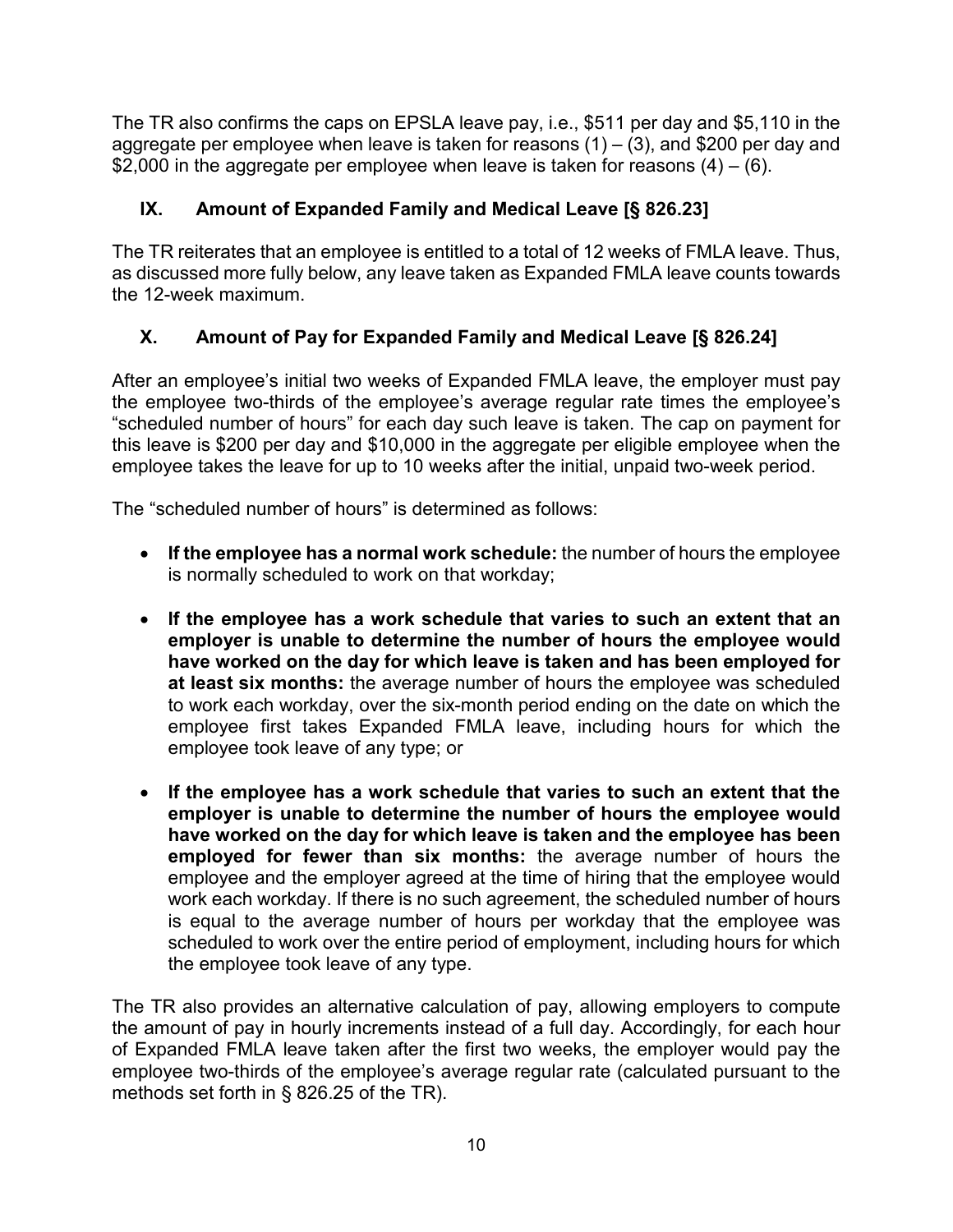### <span id="page-10-0"></span>**XI. Intermittent Leave [§ 826.50]**

The TR permits an employee to take EPSLA or Expanded FMLA leave intermittently, but only for the following reasons (and only if the employer agrees):

- To care for the employee's child whose school or place of care is closed, or whose child care provider is unavailable, because of reasons related to COVID-19. The employer and employee must agree, either orally or in writing, to the arrangement, including the increments of time for which leave will be taken.
	- $\circ$  An employee may not take EPSLA leave if the leave is taken for reasons  $(1) - (4)$  and  $(6)$  (discussed above). Once the employee begins taking leave for one of these reasons, the employee must use the permitted days of leave consecutively.
- Teleworking: If an employer directs or allows an employee to telework, or the employee normally works from home, the employer and employee "may agree that the Employee may take… [EPSLA or Expanded FMLA leave] for any qualifying reason intermittently, and in any agreed increment of time (but only when the Employee is unavailable to Telework because of a COVID-19 related reason)."

To avoid future disputes, employers are encouraged to require written agreements to any intermittent leave arrangement.

### *Calculation of Leave Taken Intermittently*

If an employee takes EPSLA or Expanded FMLA leave intermittently, only the amount of leave actually taken may be counted toward the employee's leave entitlements. The TR provides the following example: An employee who normally works 40 hours in a workweek and only takes three hours of leave each work day (for a weekly total of 15 hours) has taken only 15 hours of the employee's EPSLA leave or 37.5 percent of a workweek of Expanded FMLA leave.

### <span id="page-10-1"></span>**XII. Intersection of EPSLA, Expanded FMLA Leave, and Traditional FMLA When Leave Is Taken for Child Care [§ 826.60(a), § 826.70]**

An eligible employee who needs leave to care for his or her child whose school or place of care is closed, or whose child care provider is unavailable, due to COVID-19-related reasons may be eligible to take leave under both the EPSLA and the Expanded FMLA. If so, the benefits provided by the EPSLA run concurrently with those provided under the Expanded FMLA.

The first two weeks of such leave (up to 80 hours) may be paid under the EPSLA; the subsequent 10 weeks are paid under the Expanded FMLA, to the extent that the employee has not previously used his or her allotted leave time under either law or under the traditional FMLA. For example, an employee who has exhausted his or her traditional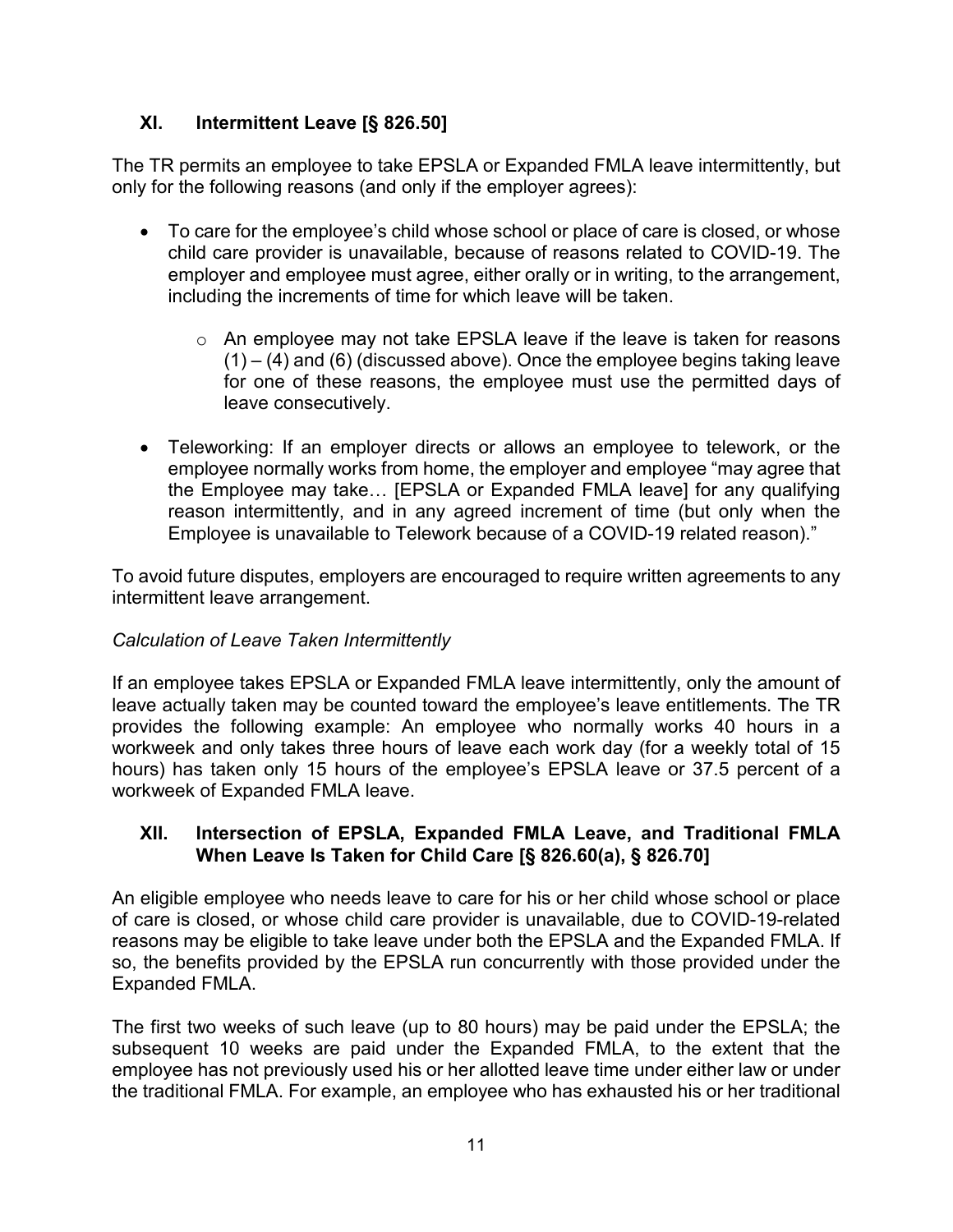FMLA 12-workweek entitlement in the prior 12 months is not entitled to Expanded FMLA leave but is not precluded from taking EPSLA leave.

The TR also clarifies that an employee can take a maximum of 12 workweeks of Expanded FMLA leave during the period in which the leave may be taken (April 2, 2020, to December 31, 2020), *even if that period spans two FMLA leave 12-month periods*. The TR provides this example: If an employer's 12-month period begins on July 1, and the employee took seven weeks of Expanded FMLA in May and June 2020, the employee could only take up to five additional weeks of Expanded FMLA leave between July 1 and December 31, 2020, even though the first seven weeks of Expanded FMLA leave fell in the prior 12-month period.

# <span id="page-11-0"></span>**XIII. Sequencing of EPSLA and Expanded FMLA Leave [§ 826.60(b)]**

With respect to EPSLA leave, an employee may first use EPSLA before taking any other leave to which he or she is entitled under federal, state, or local law; a collective bargaining agreement ("CBA"); or an employer policy that existed prior to April 1, 2020. An employer may not require an employee to use EPSLA leave prior to using such other paid sick leave benefit, but the employee, at his or her sole discretion, may choose to do so.

During the initial two-week *unpaid* portion of the Expanded FMLA leave, an employee may elect to use, **or an employer may require that the employee use**, PTO benefits available to the employee under the employer's policies, concurrently with Expanded FMLA. However, if the employee elects, or the employer requires, concurrent leave, the employer must pay the employee the full amount to which the employee is entitled under the employer's preexisting paid leave policy for the period of leave taken. As discussed below, during the paid portion of the Expanded FMLA, employers may not require the substitution of existing paid leave.

Except as limited by the Expanded FMLA (discussed above), an employer may not deny or postpone an eligible employee's right to take EPSLA or Expanded FMLA leave because of the employee's use of any type of leave prior to April 1, 2020, for reasons related to COVID-19 or otherwise. However, no employer is required to provide, and no employee has a right to receive, any retroactive reimbursement or financial compensation through the EPSLA or Expanded FMLA law for any unpaid or partially paid leave taken prior to April 1, 2020, even if such leave was taken for COVID-19-reated reasons.

In addition, the TR clarifies that, if an employee has taken EPSLA leave for a reason other than reason (5) (closure of school or closure/unavailability of day care), and then takes Expanded FMLA, the employee is still entitled to 12 weeks of Expanded FMLA for reason (5), but the first two weeks are unpaid, unless the employee chooses to use other employer-provided paid leave during those two weeks.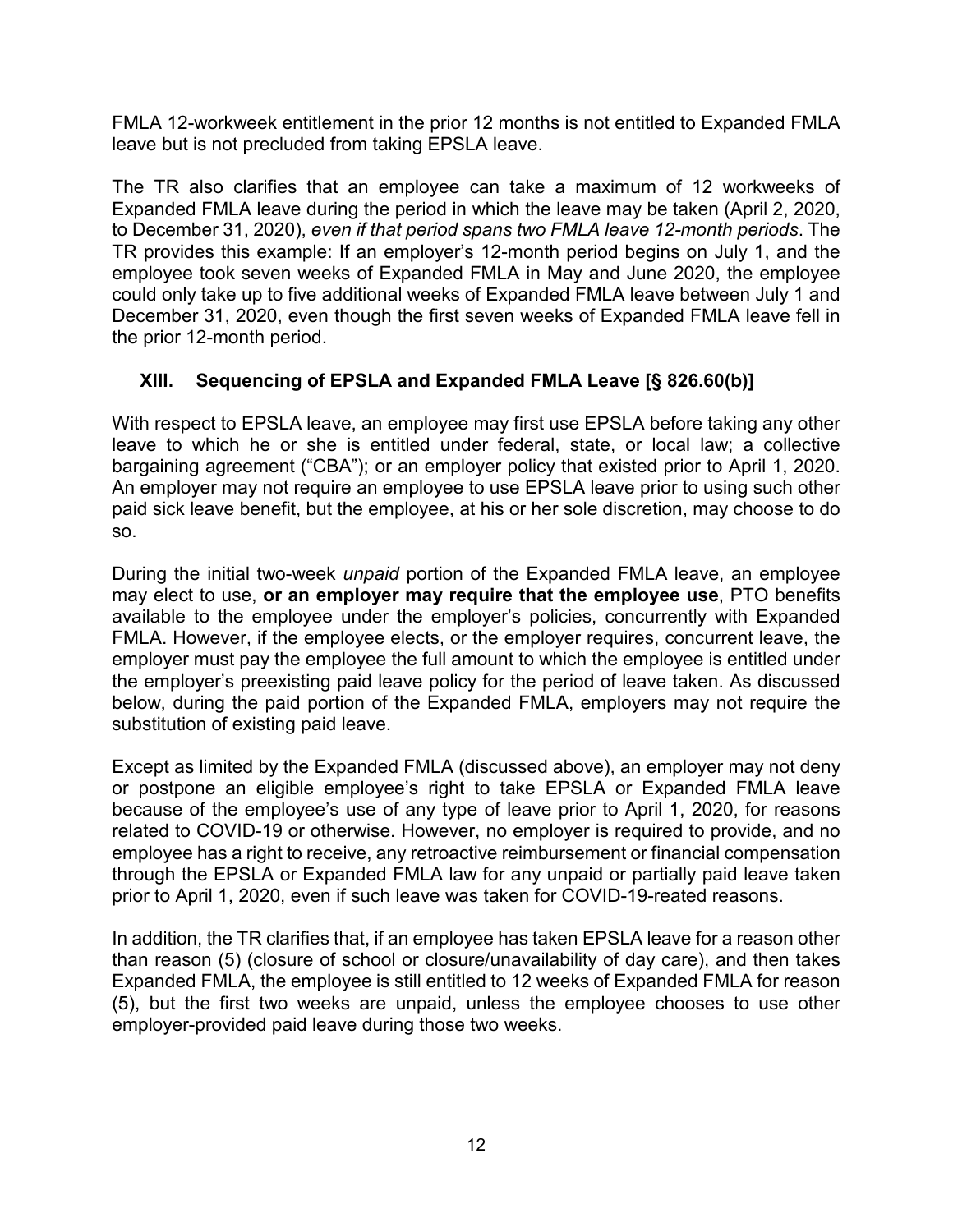### <span id="page-12-0"></span>**XIV. Intersection of EPSLA, Expanded FMLA, and Employer-Provided Leave [§ 826.70(f)]**

For the first "two weeks" of Expanded FMLA leave, which is unpaid under the Act, the employee may use any available EPSLA leave or he or she can elect to use employerprovided paid leave. However, as discussed above, if the employee chooses to use the employer's PTO, the employer can require that this two weeks of paid leave run concurrently with the employee's Expanded FMLA entitlement.

For the remaining 10 weeks of Expanded FMLA leave, neither the employer nor the employee may insist that PTO be used to supplement the amount of paid leave provided for under the Act (i.e., two-thirds of the employee's pay to a cap of \$200 per day / \$10,000 in aggregate). However, the TR states that the employer and employee may agree to have PTO supplement the Expanded FMLA payment so that the employee receives the full amount of his or her normal pay.

# <span id="page-12-1"></span>**XV. Employer Notice of Employees' Rights [§ 826.80]**

Every employer covered by FFCRA's paid leave provisions (even those that invoke exemptions) is required to post and keep posted on its premises in conspicuous places the notice titled ["Employee Rights: Paid Sick Leave and Expanded Family and Medical](https://www.dol.gov/sites/dolgov/files/WHD/posters/FFCRA_Poster_WH1422_Non-Federal.pdf)  [Leave under The Families First Coronavirus Response Act \(FFCRA\).](https://www.dol.gov/sites/dolgov/files/WHD/posters/FFCRA_Poster_WH1422_Non-Federal.pdf)" The TR states that an employer may satisfy this requirement by emailing or direct mailing this notice to employees, or posting this notice on an employee information internal or external website. The notice does not need to be provided in languages other than English (although a version in Spanish is available on the DOL's website).

### <span id="page-12-2"></span>**XVI. Employee Notice of Need for Leave [§ 826.90, § 826.100]**

The TR instructs that employees provide their employer with notice of their need for leave "as soon as practicable" if the EPSLA or Expanded FMLA leave is to care for a child whose school or place of care is closed or child care provider is unavailable. Employees taking leave for other reasons only need to provide "reasonable" notice after the first workday (or portion thereof) for which an employee takes leave.

Generally, the employer can require employees to comply with the company's usual and customary notice and procedural requirements for requesting leave, absent unusual circumstances. However, the TR cautions employers to provide employees with the opportunity to remedy an omission or mistake concerning the employer's notice procedures prior to denying a request for leave.

Encouraging a more lenient approach to notice requirements, the TR states that employees may provide oral notice, but must also supply "sufficient information" for the employer to determine whether the requested leave is covered by the EPSLA or the Expanded FMLA. Specifically, the TR requires an employee to provide the following relatively minimal information: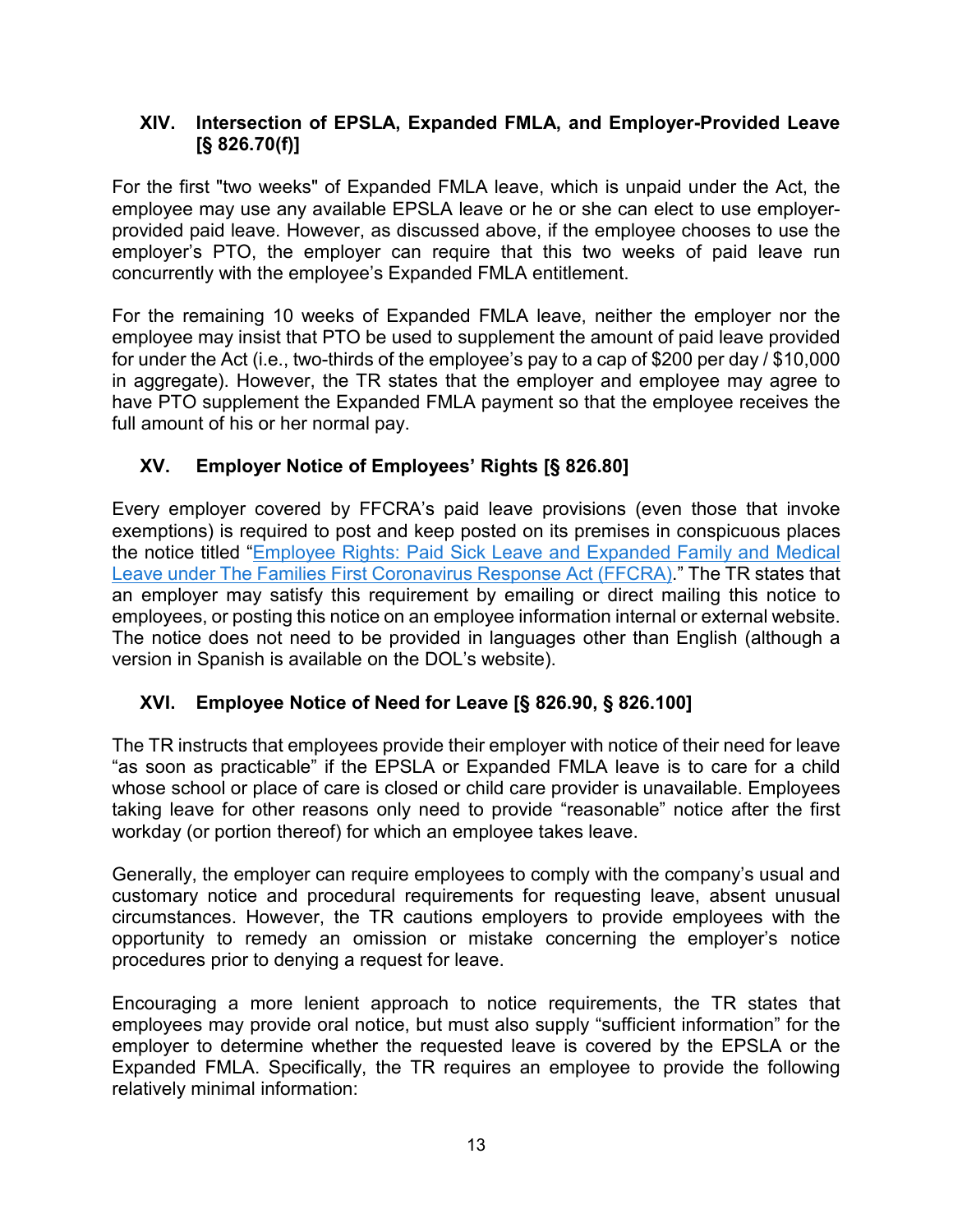- employee's name,
- date(s) for which leave is requested,
- qualifying reason for the leave, and
- oral or written statement that the employee is unable to work because of the qualified reason for leave.

Additionally if the employee takes leave:

- **pursuant to a quarantine or isolation order affecting the employee or an individual the employee is caring for**, the employee must provide the name of the government entity that issued the order;
- **pursuant to the advice of a health care provider advising the employee or an individual the employee is caring for**, the employee must provide the provider's name; or
- **to care for a child whose school or care facility is closed or whose care provider is unavailable**, the employee must provide the child's name, and the name of the school or place of care that is closed or child care provider who is unavailable, along with a representation that no other suitable person is available to care for the child.

An employer may also request an employee to provide such additional material as needed for the employer to support a request for tax credits afforded by the FFCRA. The TR emphasizes that an employer is not required to provide leave if materials sufficient to support the applicable tax credit have not been provided.

#### <span id="page-13-0"></span>**XVII. Health Care Coverage [§ 826.110]**

While an employee is on EPSLA or Expanded FMLA leave, all employers covered under those laws must maintain the employee's coverage under any "group health plan" (as defined in the Internal Revenue Code of 1986 at 26 U.S.C. 5000(b)(1)) on the same conditions as coverage would have been provided if the employee had been continuously employed during the entire leave period.

If an employer provides a new health plan or benefits or changes health benefits or plans while an employee is taking EPSLA or Expanded FMLA leave, the employee is entitled to the new or changed plan/benefits to the same extent as if the employee was not on leave.

An employee remains responsible for paying his or her portion of group health plan premiums that had been paid by the employee prior to taking the leave. If leave is unpaid,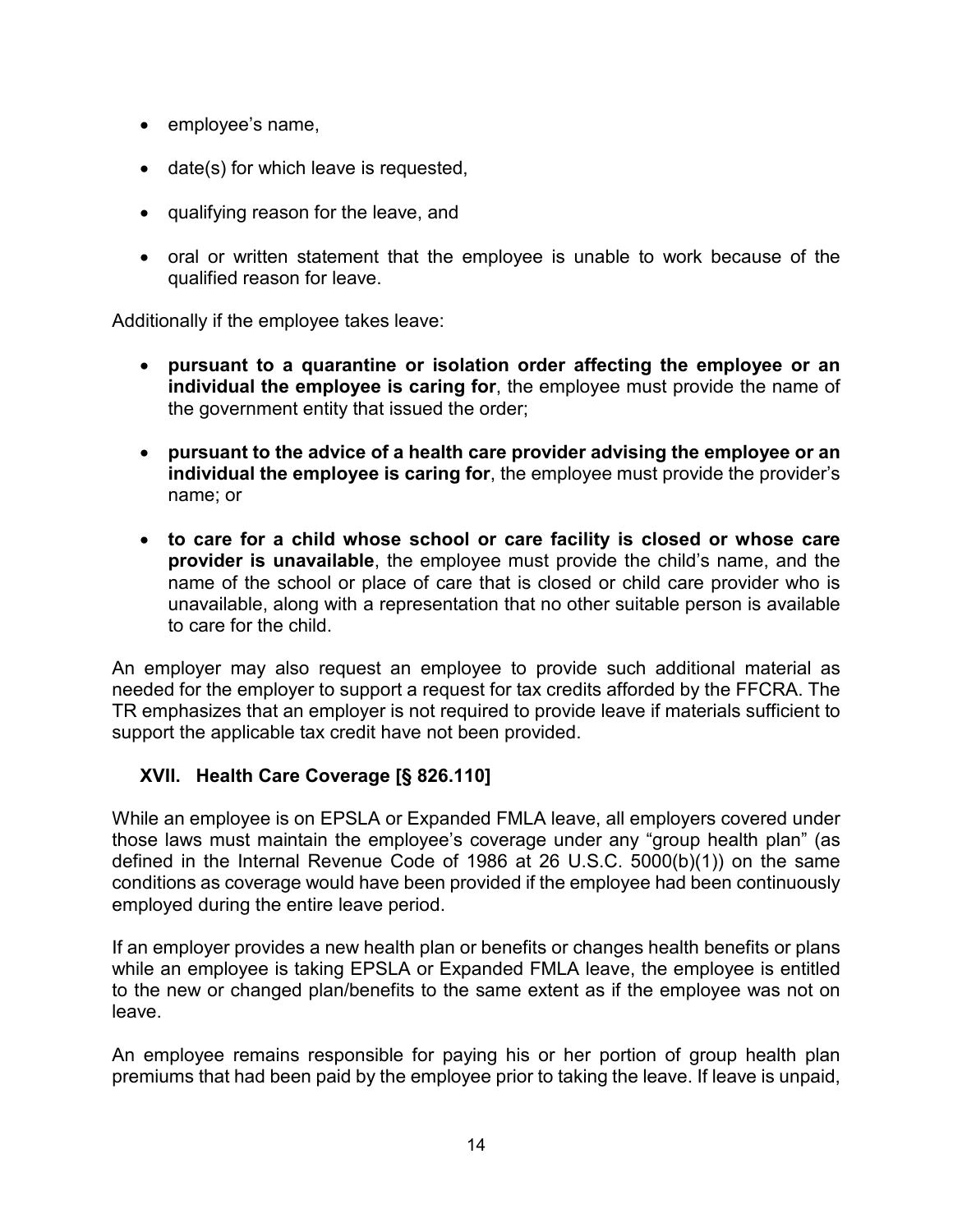or the employee's pay during leave is insufficient to cover his or her share of the premiums, the employer may obtain payment from the employee, as set forth in the TR.

If an employee chooses not to retain group health plan coverage while on leave, the employee, upon returning from leave, is entitled to be reinstated on the same terms as prior to taking the leave, including family or dependent coverages, without any additional qualifying period, physical examination, exclusion of pre-existing conditions, etc.

Except as required by COBRA, an employer's obligation to maintain health benefits while an employee is taking EPSLA or Expanded FMLA leave ceases if and when the employment relationship would have terminated if the employee had not taken such leave (e.g., if the employee fails to return from leave, or if the entitlement to leave ceases because the employer closes its business).

### <span id="page-14-0"></span>**XVIII. Multiemployer Plans [§ 826.120]**

The FFCRA provides that, in accordance with an employer's existing collective bargaining obligations, an employer signatory to a multiemployer CBA may satisfy its obligations to provide EPSLA and Expanded FMLA leave by making contributions to a multiemployer fund, plan, or other program. Such contributions must be based on the hours of EPSLA and Expanded FMLA leave to which each employee is entitled under those laws, according to each employee's work under the multiemployer CBA.

The TR also sets forth an alternative means of compliance. An employer signatory to a multiemployer CBA may satisfy its obligations to provide EPSLA and Expanded FMLA leave by means other than those set forth above, "provided such means are consistent with its existing bargaining obligations and any applicable collective bargaining agreement."

#### <span id="page-14-1"></span>**XIX. Return to Work [§ 826.130]**

#### *General Rule*

On return from EPSLA or Expanded FMLA leave, an employee has a right to be restored to the same or an equivalent position he or she held prior to taking leave.

#### *Restoration Limitations*

The TR reiterates the following limits to the general restoration rule:

• An employee is not protected from employment actions, such as layoffs or furloughs, that would have affected the employee regardless of whether he or she took leave. In order to deny restoration to employment, an employer must be able to show that the employee would not otherwise have been employed at the time the employee requested reinstatement.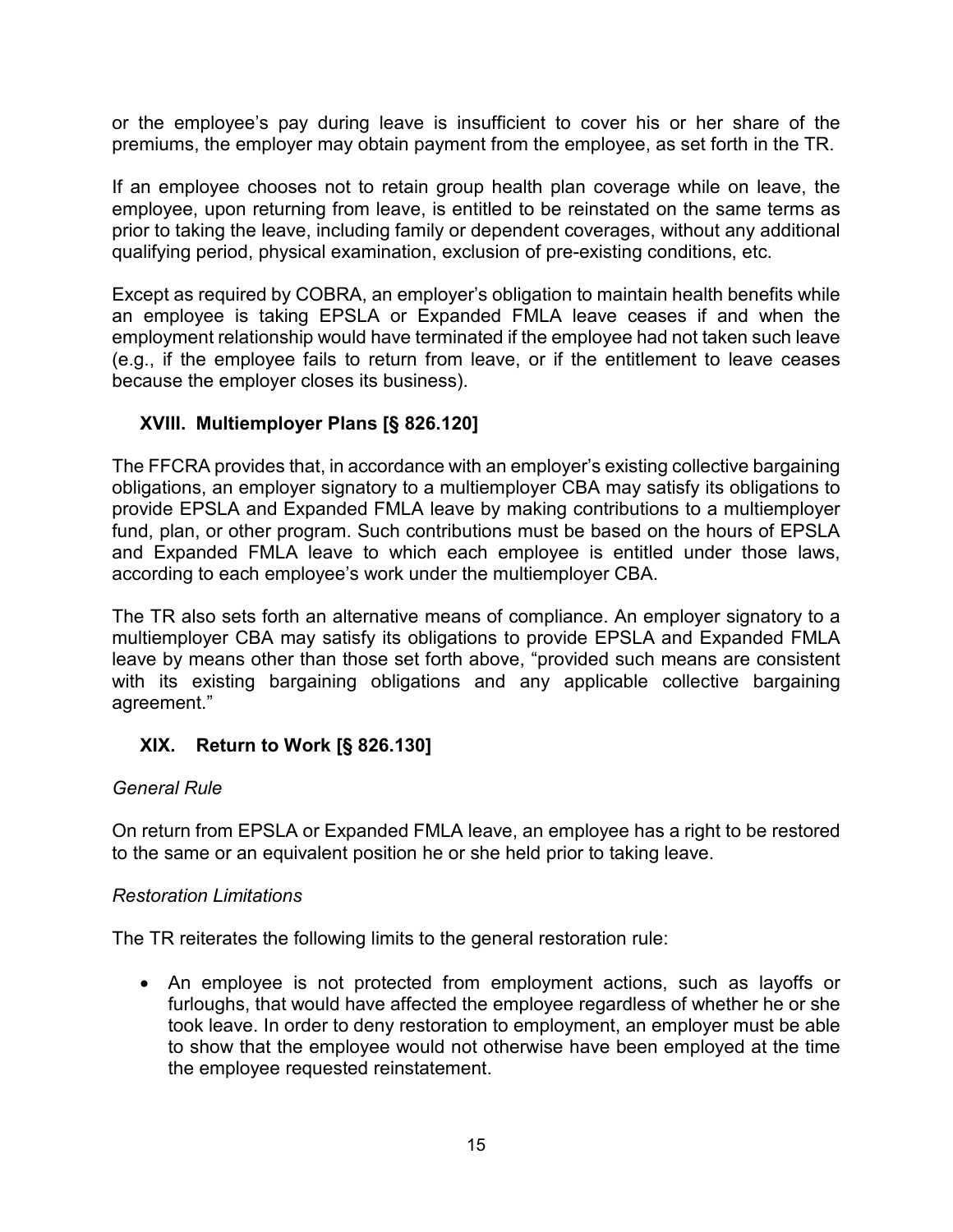- For leave taken under the Expanded FMLA, an employer may deny job restoration to *key* employees (as defined under the FMLA), if such denial is necessary to prevent "substantial and grievous economic injury" to the employer's operations.
- An employer that employs fewer than 25 eligible employees may deny job restoration to an employee who has taken Expanded FMLA leave if all four of the following conditions exist:
	- 1. The employee took leave to care for his or her son or daughter whose school or place of care was closed, or whose child care provider was unavailable, for COVID-19-related reasons;
	- 2. The position held by the employee when the leave commenced does not exist due to economic conditions or other changes in operating conditions of the employer that affect employment and are caused by a public health emergency during the period of leave;
	- 3. The employer makes reasonable efforts to restore the employee to a position equivalent to the position the employee held when the leave commenced, with equivalent employment benefits, pay, and other terms and conditions of employment; and
	- 4. Where the reasonable efforts of the employer to restore the employee to an equivalent position fail, the employer makes reasonable efforts to contact the employee during a one-year period, if an equivalent position becomes available. The one-year period begins on the earlier of the date the leave related to a public health emergency concludes or the date 12 weeks after the employee's leave began.

### <span id="page-15-0"></span>**XX. Expiration of Leave Entitlement [§ 826.160(d),(e),(f)]**

An employer has no obligation to provide—and an employee or former employee has no right to receive—financial compensation or other reimbursement for unused EPSLA or Expanded FMLA leave upon the employee's voluntary or involuntary separation from employment. Similarly, an employee has no right to any such benefits after the expiration of the FFCRA on December 31, 2020.

An employee who has taken all leave available under the FFCRA and then changes employers is not entitled to additional EPSLA leave from his or her new employer. An employee who has taken some, but fewer than 80 hours of EPSLA leave, and then changes employers is entitled only to the remaining portion of such leave from his or her new employer and only if his or her new employer is covered by the EPSLA. Such an employee's EPSLA leave would expire upon reaching 80 hours, regardless of the employer providing it, or when the employee reaches the number of hours of EPSLA leave to which he or she is entitled based on a part-time schedule with the new employer.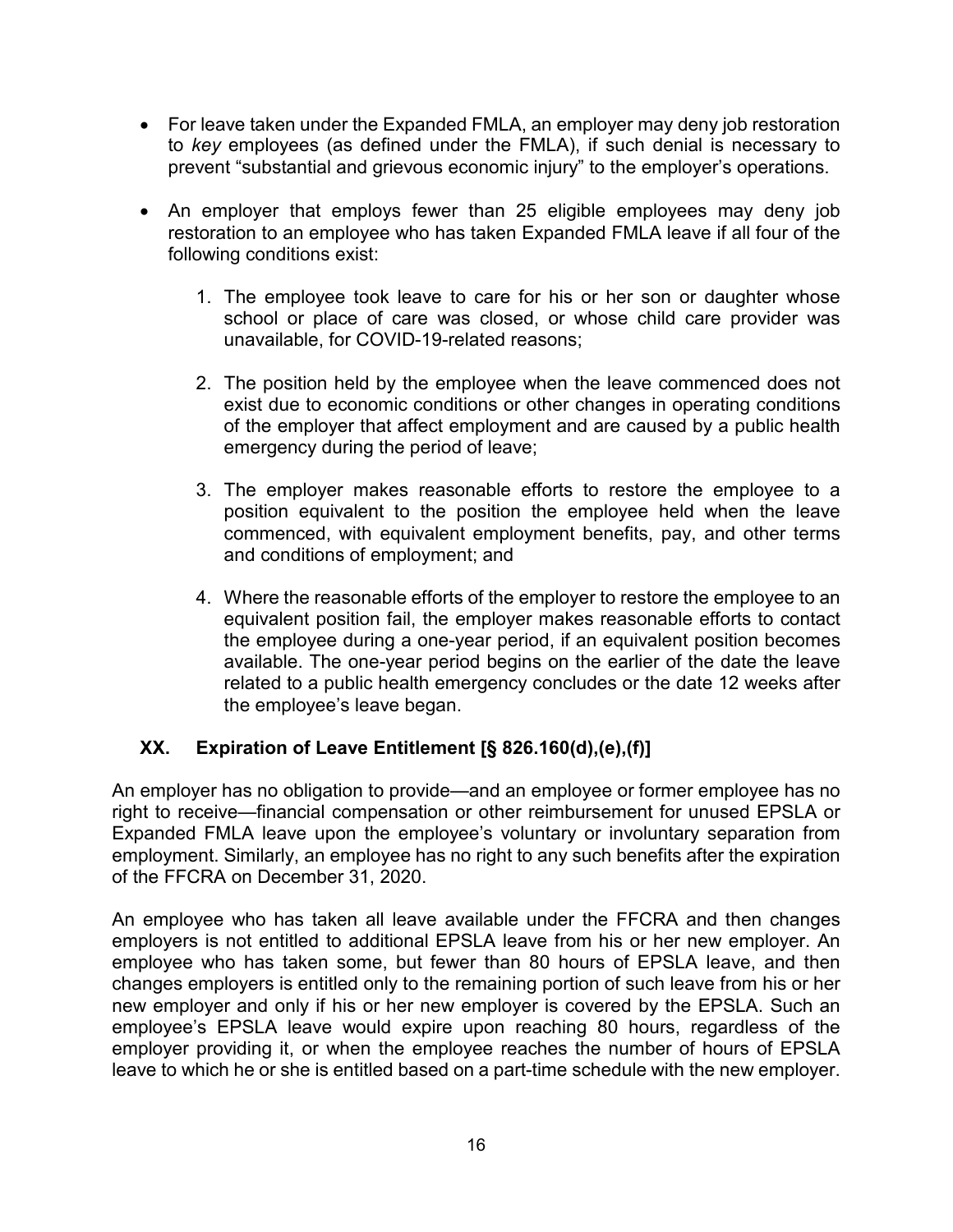# <span id="page-16-0"></span>**XXI. Recordkeeping [§ 826.140]**

Employers must maintain the following records for four years:

- Documentation of an employee's oral statements in support of his or her request for EPSLA or Expanded FMLA leave, and
- Documentation concerning the granting or denial of an employee's request for leave, including a determination by an authorized officer that the employer was eligible for an exemption as to that employee.

To claim tax credits from the Internal Revenue Service ("IRS"), the TR advises employers to maintain the following records for four years:

- Documentation showing how the employer determined the amount of EPSLA and Expanded FMLA leave pay it paid to employees that is eligible for the credit, including records of work and telework;
- Documentation detailing how the employer determined the amount of qualified health plan expenses that it allocated to wages;
- Copies of any completed IRS Forms 7200 that the employer submitted to the IRS;
- Copies of the completed IRS Forms 941 that the employer submitted to the IRS or, for employers that use third-party payers to meet their employment tax obligations, records of information provided to the third-party payer regarding the employer's entitlement to the credit claimed on IRS Form 941; and
- Other documents needed to support the employer's request for tax credits pursuant to IRS applicable forms, instructions, and information for the procedures that must be followed to claim a tax credit.<sup>[7](#page-16-2)</sup>

# <span id="page-16-1"></span>**XXII. Prohibited Acts and Enforcement [§ 826.150, § 826.151]**

The TR reiterates the EPSLA's ban on discrimination or retaliation against an eligible employee for exercising his or her rights under the law. Failure to provide EPSLA leave is considered a failure to pay the minimum wage as required by the FLSA. An employer that violates the ban on discrimination and retaliation is considered to have violated the nondiscrimination provisions of the FLSA.

Although not contained in the FFCRA, the TR instructs that improper interference with an employee's exercise of his or her rights to Expanded FMLA leave is subject to the enforcement provisions set forth in the FMLA, except that an eligible employee may file

<span id="page-16-2"></span> $\overline{\phantom{a}}$ <sup>7</sup> For more information on the FFCRA tax credit, see [here.](https://www.irs.gov/newsroom/covid-19-related-tax-credits-for-required-paid-leave-provided-by-small-and-midsize-businesses-faqs)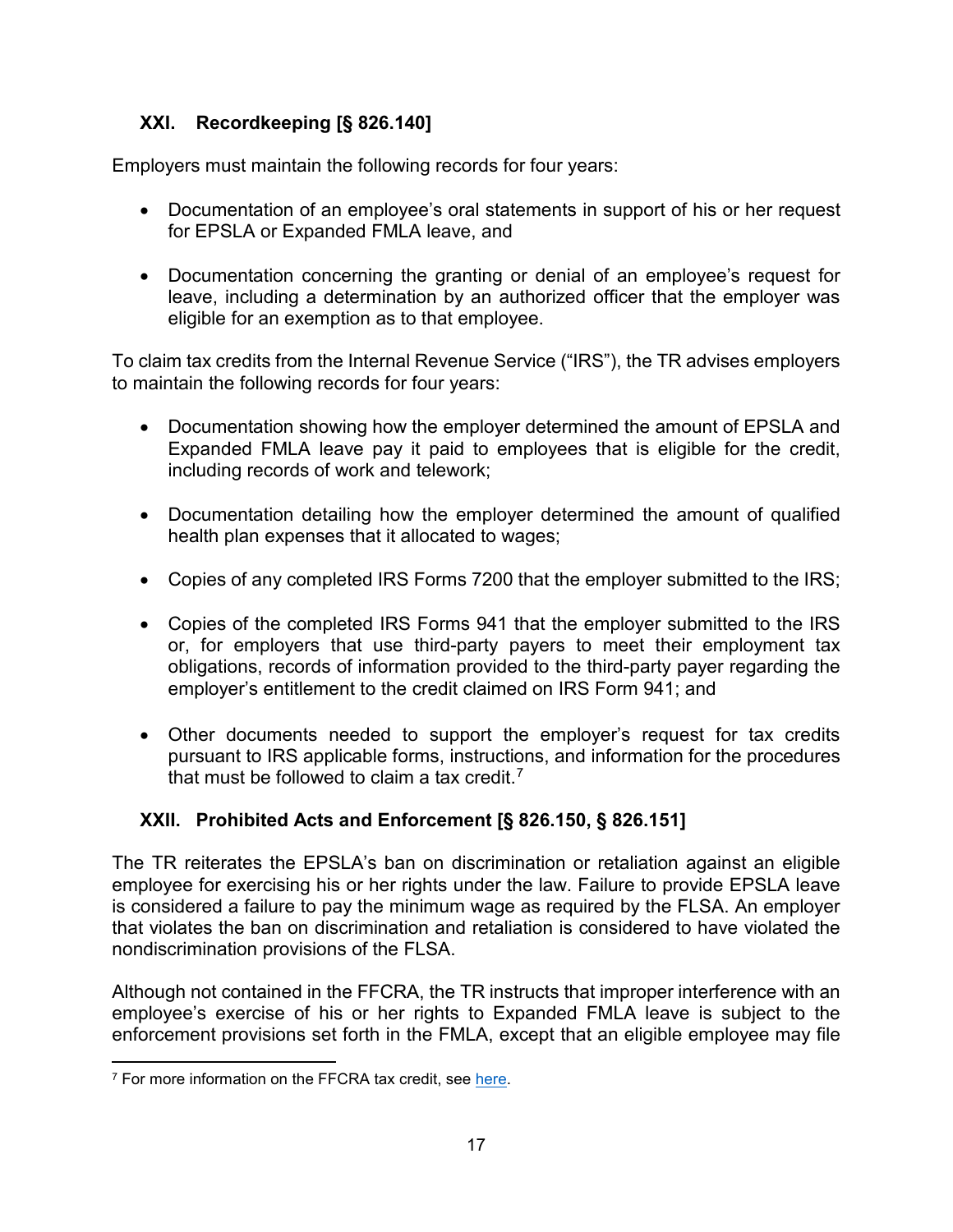a private action to enforce the Expanded FMLA only if the employer is otherwise subject to the FMLA in the absence of the Expanded FMLA.

#### **What Employers Should Do Now**

- As the leave entitlements under the FFCRA began on April 1, 2020, make sure that you immediately determine whether you are covered by the Act—i.e., whether you employ fewer than 500 employees.
- Notwithstanding the latitude given to small employers to exempt employees from paid leave for child care, if you are a covered employer, take care to ensure that such exemption is clearly justified. If you intend to exempt health care providers and/or emergency responders, determine the parameters by which you intend to exclude such employees and document the reasons for doing so.
- Post the required notice of FFCRA benefits and inform employees of their rights to benefits under the law. If employees are not present in the workplace, consider posting the notice to an intranet site or emailing it to employees. You may need to post the notice in several ways to ensure that all employees receive the mandated notice.
- Be prepared to receive requests from employees seeking to take leave under the FFCRA.
- Properly document leave requests by employees, and those leave requests should include the required supporting information and documents. Consider creating leave request forms for this purpose. Additionally, if you agree to intermittent leave arrangements, document the specifics of such arrangements in writing.
- During the onboarding process, provide notice to the new hires of their rights under the FFCRA, and inquire whether the new hires have taken any EPSLA leave with a prior employer.

For more information about this Advisory, please contact:

| <b>Susan Gross Sholinsky</b> | <b>Nathaniel M. Glasser</b> | <b>Nancy Gunzenhauser Popper</b> |
|------------------------------|-----------------------------|----------------------------------|
| New York                     | Washington, DC              | New York                         |
| 212-351-4789                 | 202-861-1863                | 212-351-3758                     |
| sgross@ebglaw.com            | nglasser@ebglaw.com         | npopper@ebglaw.com               |

\*\*\*\*

*This document has been provided for informational purposes only and is not intended and should not be construed to constitute legal advice. Please consult your attorneys in connection with any fact-specific situation under federal law and the applicable state or local laws that may impose additional obligations on you and your company.*